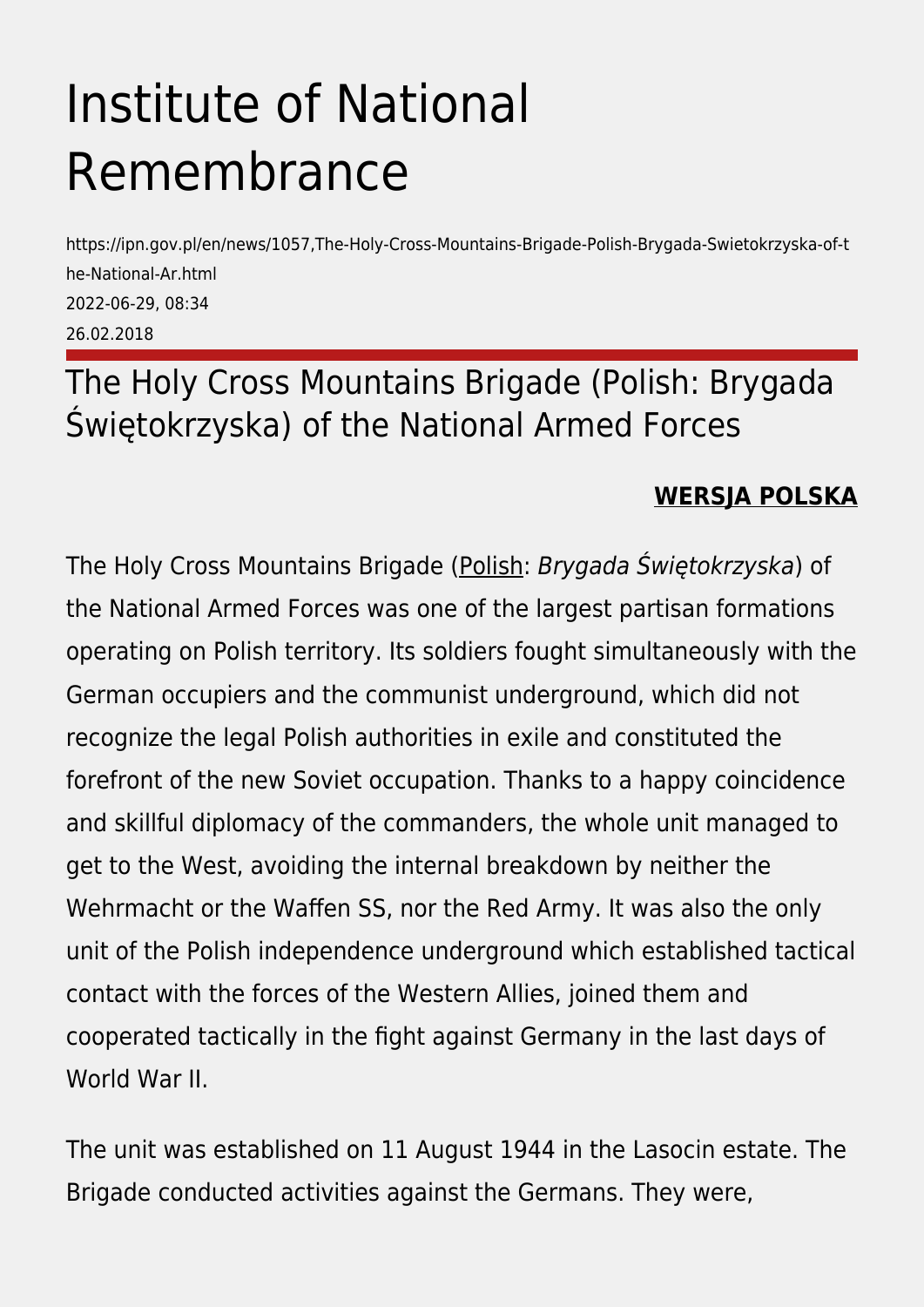however, limited in nature and consisted of self-defense, the protection of the population against repressions and pacification activities, as well as the supply of weapons and military materials. The soldiers of the National Armed Forces fought several dozen battles and skirmishes with the gendarmerie, Wehrmacht and Luftwaffe troops, as well as collaborative formations: the Ukrainian Schutzmannschaft and the Turkestan Ostlegionen. During one of the battles (27 August 1944), the Brigade fought with a reconnaissance unit of the Ostlegionen which was supported by an armored train. A month later, on 20 September, in the proximity of Cacow, the Brigade fought a battle against a German unit composed of about 400 Luftwaffe soldiers and around 100 gendarmes. The Świętokrzyska Brigade also carried out activities against communist units that were, in fact, Soviet agents. In the whole of the Brigade's history, there has not been a single case of its soldiers murdering Polish Jews due to their ethnic origin. It should also be noted that Poles of Jewish origin served in the ranks of this formation.

In January 1945, in the face of the Soviet offensive, the Brigade's command, fearing the approaching Red Army and the NKVD, attempted to retreat west and save the unit as a force capable of fighting for free Poland. Thanks to local, improvised and tactical agreements with German units, the Brigade began marching westward towards the Allied forces.. During the march, the Commander of the Brigade did not agree to subordination and military cooperation with Germany. He also did not allow the disarmament of the unit. Ultimately, the unit was sent to the Czech Republic and left without further orders. During the march, it managed to establish contacts with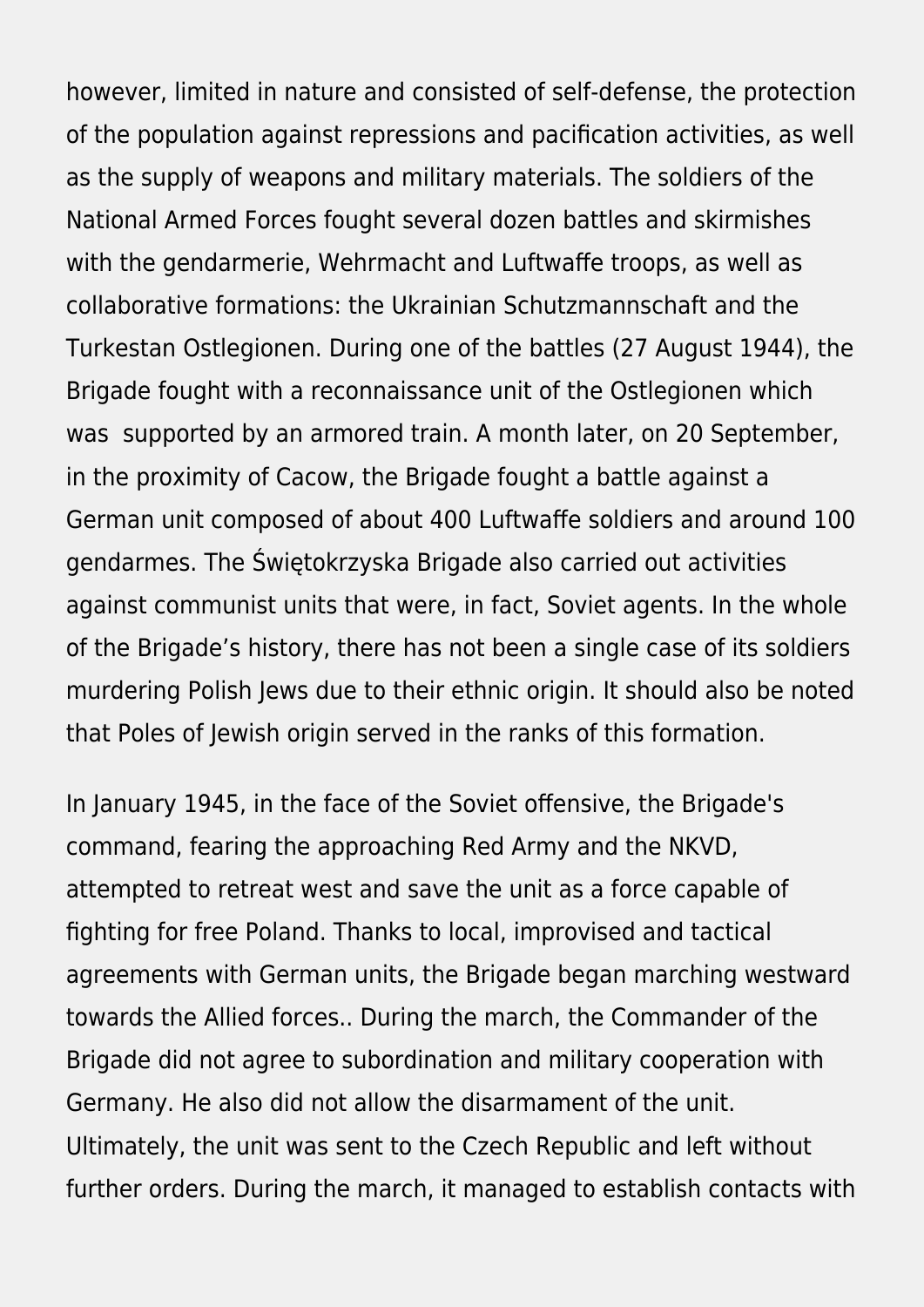the Czech underground. At the same time, emissaries were sent to the headquarters of the Supreme Commander and Allied troops.

The Świętokrzyska Brigade was the only Polish partisan unit during World War II, which as a partisan unit liberated prisoners of a concentration camp outside Polish territories. It was a women's camp in Holiszów, a sub-camp of KL Flossenburg, in which over 1000 women of various nationalities were imprisoned. The attack of the Polish unit on the camp complex saved the lives of Hungarian Jewish women which the German camp personnel intended to burn alive. Then, the Brigade troops established tactical contact with units of General George Patton's 3rd American Army. In joint battles, the Poles and Americans captured the soldiers of the German 13th Army, including two generals. In a ceremonial speech, Colonel Antoni Szacki, "Bohun Dąbrowski" (commander of the unit), wrote to his subordinates: "Today our banners are fluttering alongside the victorious American colors, alongside the banners of the liberated Czech nation. Providence has allowed us once again to take part in the fight against the eternal enemy and to contribute to the joint effort of united nations. In this moment so memorable for us, I thank you for the trust you have given me. Your trust has enabled me to fulfill most of the tasks that we have set ourselves. "

**The Americans investigated the Polish unit in terms of counterintelligence, considering it as a non-German unit, but an allied unit. The Brigade was the only Polish unit that obtained the right to wear badges of American units and to**